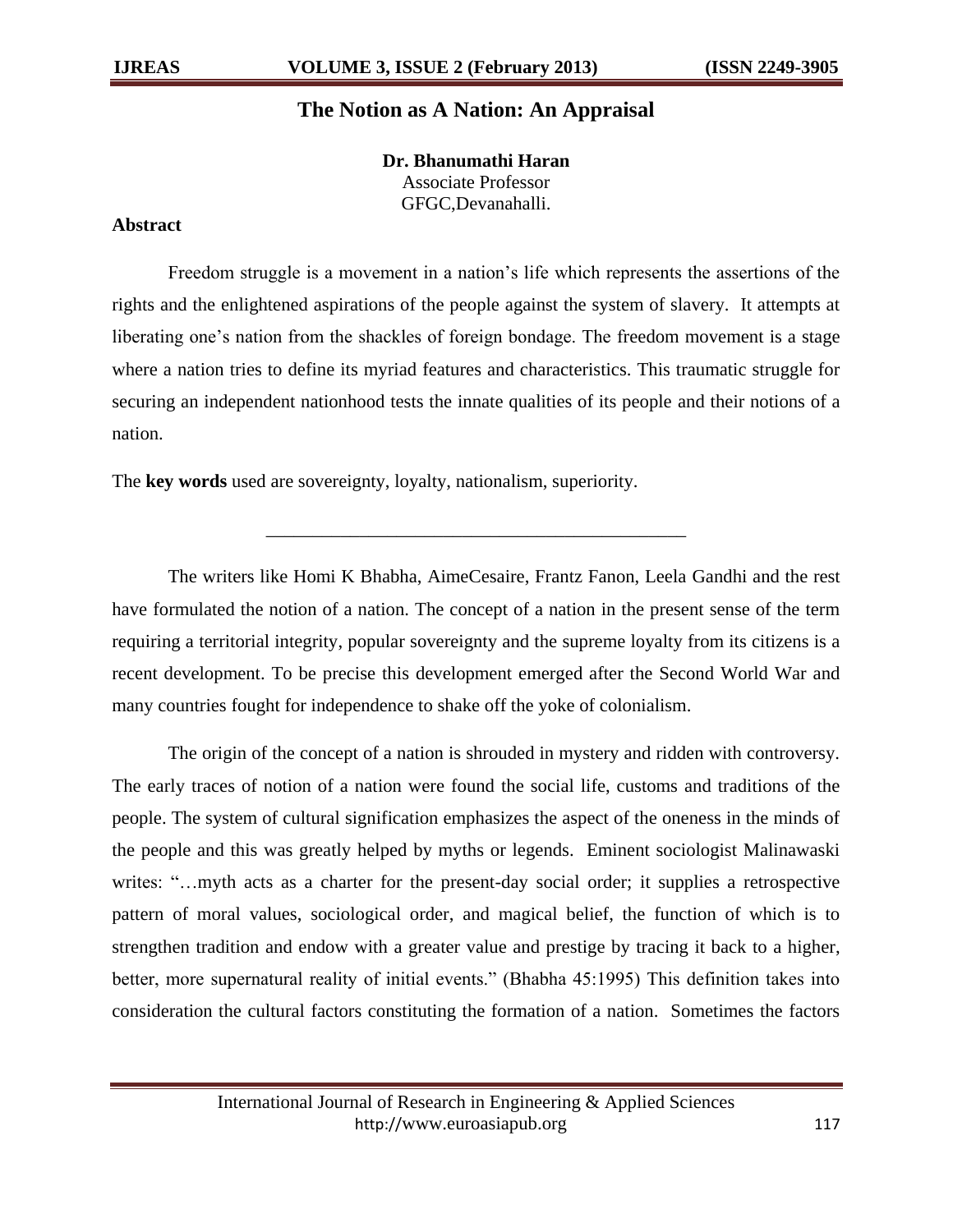are overtly expressed in the form of symbols, folk tales, folklores or legends or covertly followed by a set of religious rites.

Another aspect of cultural signification is the notion of race, language, religion and rites. Historically, race means people having a common descent or origin. Physiologically, it means descending from a group having similar physiological features. The combination of these two ideas could be understood as race. Languages are the historical formations and could be regarded as the signs of a race. Religion and rites could mean the written and unwritten codes of law, common to all people living in a particular area. This idea of grouping people into different classes was effected by the dynastic rule in Europe. Love of one"s birthplace, attachment to one"s religion, language and race are primitive feelings, says Hans Kohn in his book "The Idea of Nationalism". Further he says that these feelings are natural characteristics which shape man"s social or collective consciousness.

J.Ernest Renan says geography as another factor of cultural signification. Many wars were fought over the years by mankind to acquire strategic positions. The love for one"s motherland is reflected in its geographical canvas with its rivers, mountains and hills. Literatures have been written and songs have been sung too. Stories have been told by people showing respect to their motherland. Partha Chatterjee (1993) calls these factors as inner domain bearing the marks of cultural identity. He calls this identity as the spiritual domain as opposed to the material domain represented by science and technology, state craft and economy.

Kohn says that modern nationalism took three concepts from the Old Testament. They are

- 1. The idea of a chosen people
- 2. The emphasis on a common stock of memory of the past and hopes for the future
- 3. Finally, messianism.

The idea of a chosen people would mean the superiority of race, language and religion. It undermines other secs and treats them as outcasts. The emphasis on a common stock of memory of the past and hopes for the future is nothing but the bond of living together by claiming one heroic past. This bond brings in the much desired unity among people. By "messianism" the nation acquires another image, that of a liberator of an oppressed people.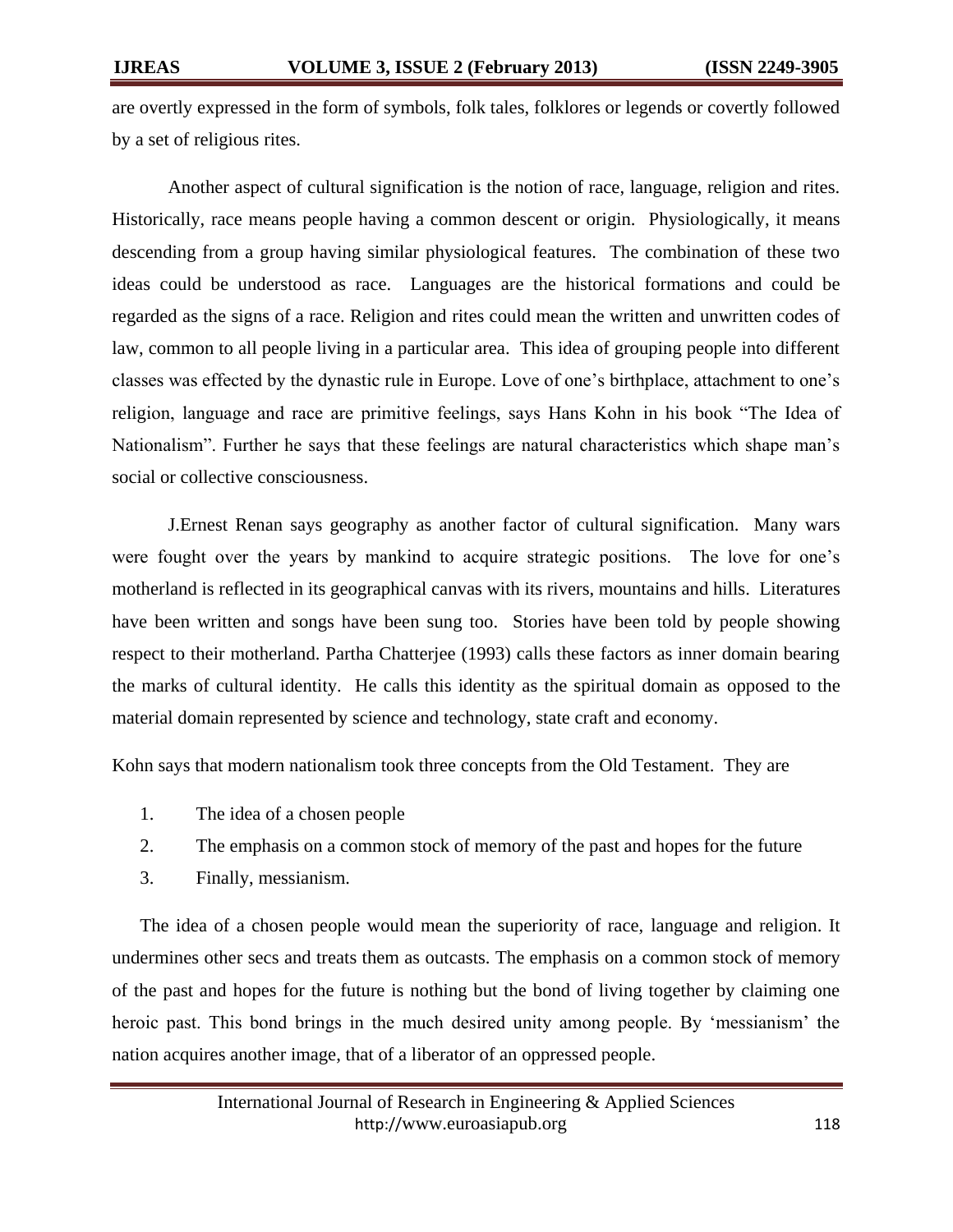From social life or community life to that of a full-fledged nation or nationhood, Europe has passed through several phases or stages. The first phase would be the identification of the necessity of a community life. This is represented by tribes/villages or village head. Here folktales or legends would have played a role. The second phase would be the shaping of the major cultural factors like languages, races, religions, legends, mythologies, religious rites and geography. These are found in the dynastic or monarchical rule in Europe and Asia too. The third phase saw the emergence of the concept of a nation or nationhood in Europe in the  $20<sup>th</sup>$ century. This was because of the series of revolutions rocked Europe and America. Further the World Wars I & II also recharged the spirit of nationalism. For the first time it was felt that the national spirit could be the prime factor in holding a nation together.

The spirit of nationalism emerges from the collective consciousness of the people. The collective consciousness is composed of clear ideas reflecting different aspect of social life says Emile Durkheim, the sociologist. These factors are the social tissues of the society and they do not run on parallel lines but are interwoven and they represent a network of relationships. It is this network of relationships that permeates the national spirit.

Renan further adds that it is 'Community interest' that maintains the spirit of nationalism. He further says that the desire of living together or solidarity arises out of two principles that is the rich legacy of the past and the other is the present consent or desire to live together. This past is well matched with the present desire of living together, so that one can perpetuate the value of heritage in an undivided form. Renan feels that to create patriotic spirit of oneness one should possess men and women who are healthy in mind and warm at heart. Hence Renan"s approach to national spirit rests on two factors; one is the cultural factor which includes the moral conscience of the nation and the other is the psychological factor, which reflects the feelings of a citizen.

Suntharalingam (1983) argues that the idea of popular sovereignty makes up a nation and reinforces the idea of nationalism. By popular sovereignty, he means accepting the idea of that sovereignty rests with the people and not with the king or monarch.

Kohn feels that nationalism created a new kind of loyalty among its citizens. It demanded loyalty from its subjects. He further says that nations are made of a citizen that is propertied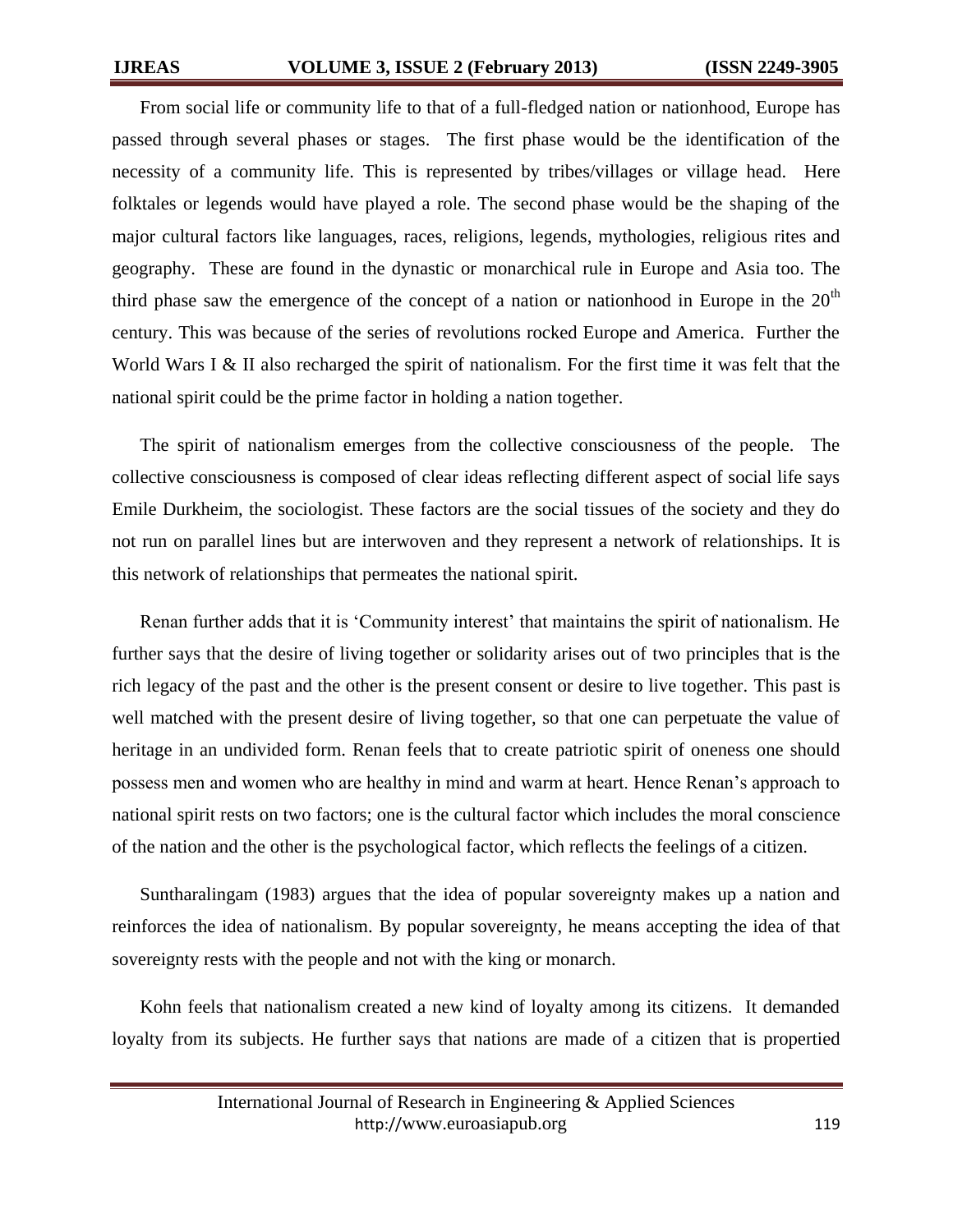citizens who come from a common territory, have a voice in governance and are conscious of their common, imagined or real heritage and interests.

As far as imaginative heritage is concerned Timothy Brennan (1995) says that nations are imaginary constructs. For their existence nations survive on the cultural factors. If nations are imaginary constructs, then literature produced by a nation on these imaginary constructs play a vital role. A nation is valued by its literary output and cultural contribution. The literary contribution is one the cultural facets which reflects a nation"s thoughts, feelings and aspirations of the people. Literature creates imagined communities and projects the multi-faceted nature of nationalism.

Threat to the unity of a nation can emerge in the policies of ethno-centric nationalism and colonialism. Ethno-centric nationalism conceives that a nation is superior and significant to other nation. SajalBasu (1995) in his book "Regional Movements" illustrates the cultural identity crisis faced by the indigenous people in Jharkand region of the North-East Indian Province.

| Sl. no.        | Basis of Identity | <b>Central Values</b>                      | Causes of Identity Crisis     |
|----------------|-------------------|--------------------------------------------|-------------------------------|
| -1             | Geography         | <b>Balance</b><br>between<br>and<br>nature | Imbalance                     |
|                |                   | culture                                    |                               |
| $\overline{2}$ | Society           | Equality                                   | Inequality                    |
| 3              | <b>History</b>    | Accommodativeness                          | Exploitation by outsiders     |
| $\overline{4}$ | Economy           | Collective management                      | Individualism                 |
| 5              | Polity            | Democratic                                 | Paternalism                   |
| 6              | Religion          | Animism                                    | <b>Fundamental Brahminism</b> |
| 7              | Art<br>and        | Participatory                              | Non Participatory             |
|                | Literature        |                                            |                               |

Another threat to the existence of a nation is colonialism. Many Asian and African countries nationalism flowered because of the opposition to Western Colonialism. The fundamental traits of the colonizer' ideologies are

1. The cult of superiority- Technical, social, cultural levels